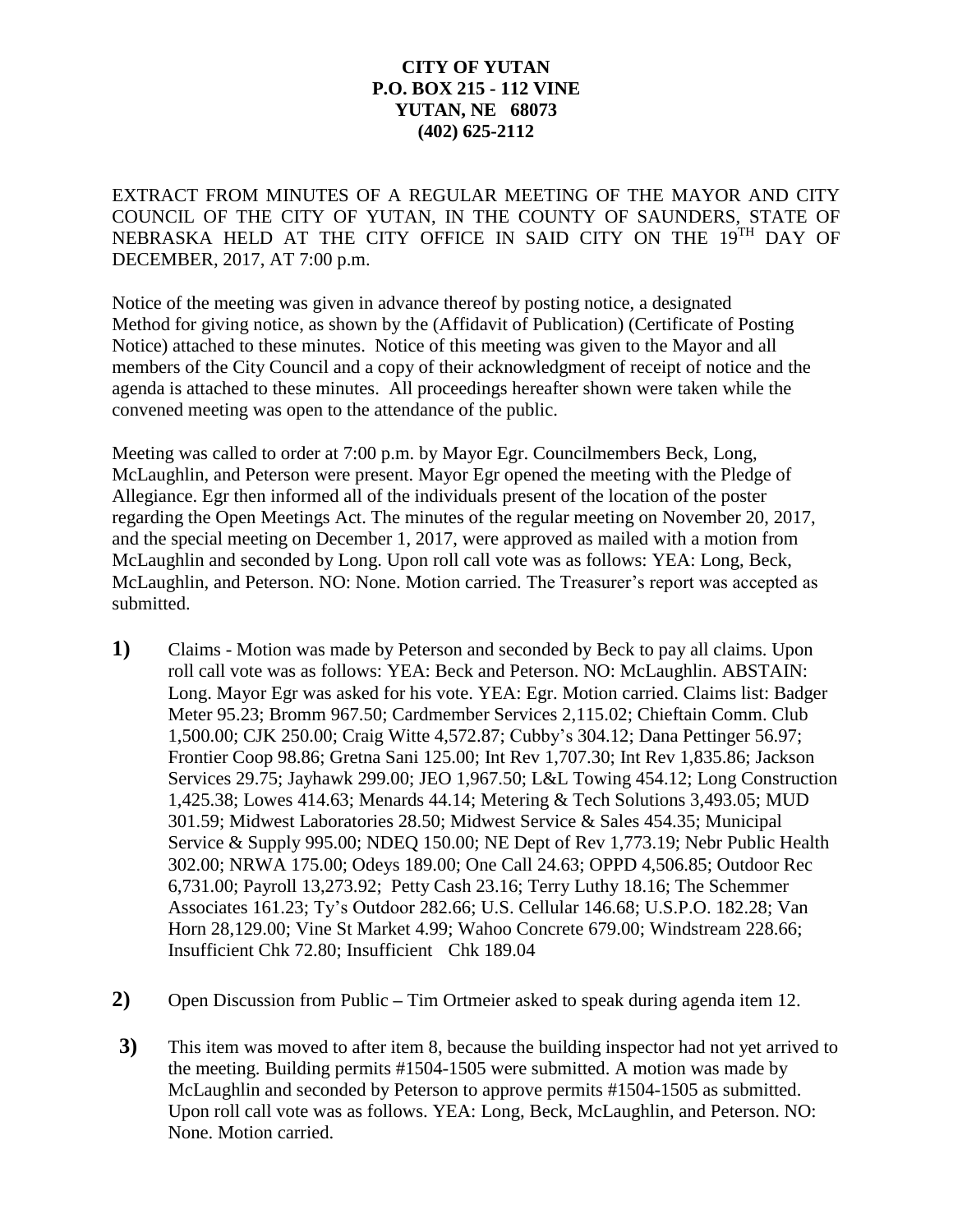- **4)** Supervisor's reports were submitted.
- **5)** Ed Schroeder, CPA presented audit for fiscal year ending September 30, 2017. A motion was made by Long and seconded by McLaughlin to accept audit completed by Ed Schroeder. Upon roll call vote was as follows: YEA: Long, Beck, McLaughlin, and Peterson. NO: None. Motion carried.
- **6)** No discussion was held regarding the change in downtown parking.
- **7)** Bob Hannan was in attendance to represent the Starduster's. The council explained some of their concerns with the current plans for the configuration of cars parked downtown for the car show. It was suggested that the amount of traffic expected for baseball/softball tournaments could create an issue with the car show. Mr. Hannan suggested that the traffic for the tournaments be rerouted around the planned car show area, and Councilmember Long asked who would be responsible for rerouting this traffic, as last year resulted in many individuals getting lost on their way to the ballfields. Mr. Hannan stated that 196 cars participated last year but that he couldn't know how many cars would participate this year. Councilmember Long proposed placing signs to direct traffic for the ball tournaments to prevent potential issues. Peterson suggested also telling the coaches directly to take an alternate route on County Road 5, rather than 2<sup>nd</sup> Street, to the ballfields. The current plan was accepted, given that some of the provisions discussed are attempted to prevent issues.
- **8)** Representatives from JEO were in attendance to present the findings from the infrastructure study they conducted. They explained the water/sewer usage need estimates, the approximate timeline for the project, and different financing options.
- **9)** Councilmember McLaughlin explained that he received estimates from different companies in regards to a yard waste disposal site and that there would be a surcharge to the City for picking up extra containers for yard waste to offset the company's fuel costs. Utility Superintendent Wilke stated that he also communicated with a local dumpster company, who suggested placing the containers behind a fence to prevent individuals from attempting to dispose of materials other than yard waste. Councilmember McLaughlin suggested having citizens dispose of yard waste at a designated location for one year to see how much it would be utilized by residents and if it would be costeffective to provide a dumpster for this purpose in the future. It was decided that this item would be tabled to be discussed on a future date.
- **10) ORDINANCE 733 AN ORDINANCE OF THE CITY OF YUTAN, SAUNDERS COUNTY, NEBRASKA, TO PROVIDE FOR THE REGULATION OF GOLF CARTS ON THE CITY STREETS AND PENALTIES;** Discussion was held regarding Ordinance #733. It was noted by the council that the City Attorney did not recommend the passage of this ordinance, as it could present a conflict with state statutes. Tim Ortmeier expressed his belief that golf carts would create unnecessary nuisances and possible liability for the City. A motion to approve the third reading of Ordinance #733 was made by Beck and seconded by Long. Upon roll call vote was as follows: YEA: Long, Beck, McLaughlin, and Peterson. NO: None. Motion carried. A motion to deny Ordinance #733 was made by Long and seconded by Peterson. Upon roll call vote was as follows: YEA: Long, McLaughlin, and Peterson. NO: Beck. Motion carried.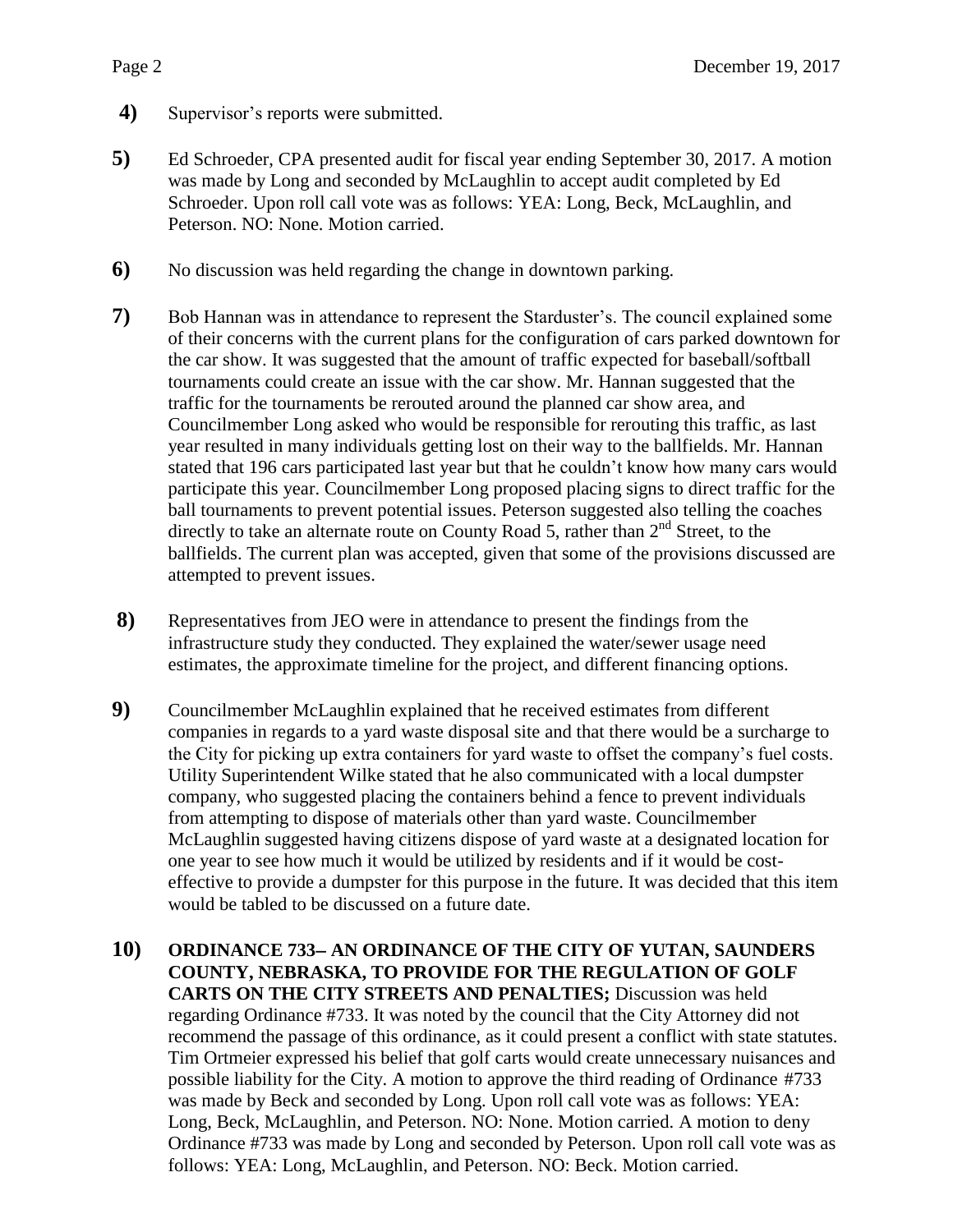- **11) ORDINANCE NO. 734AN ORDINANCE OF THE CITY OF YUTAN, SAUNDERS COUNTY, NEBRASKA, TO PROVIDE FOR THE WAGES AND SALARIES OF CERTAIN OFFICERS, APPOINTEES, AND EMPLOYEES OF THE CITY OF YUTAN, NEBRASKA;** Discussion was held regarding the salaries of City employees. It was decided that a 17% raise would be given to the City Clerk-Treasurer, a 3% raise would be given to the Utility Superintendent, and a 3% raise would be given to the Police Chief. A motion was made by Peterson and seconded by Beck to waive the three readings of Ordinance #734. Upon roll call vote was as follows: YEA: Long, Beck, McLaughlin, and Peterson. NO: None. Motion carried. A motion was made by Beck and seconded by Long to approve the passage of Ordinance #734. Upon roll call vote was as follows: YEA: Long, Beck, McLaughlin, and Peterson. NO: None. Motion carried.
- **12)** Discussion was held regarding concerns about the Yutan Police Department. Tim Ortmeier spoke in favor of the interlocal agreement the City has with Saunders County, as it allows other agencies to aid the City in apprehending criminals and leave city limits in pursuit of criminals. He expressed his belief that this agreement is beneficial to the safety of both law enforcement officers and the general public at large. He also stated that the loss of the cruiser was nothing in comparison to the injury or loss of life that could have occurred. Councilmember Beck expressed his frustration at a lack of police coverage. Matt Thompson mentioned that the lack of coverage may correlate with police department wages and that a raise might bring more officers into the City to work more often. Police Chief Hannan explained that he is having difficulty getting the allowed hours covered and explained that he will be interviewing more officers to potentially work for the City. However, Police Chief Hannan expressed agreement with Matt Thompson's assessment that the department is not offering enough in salaries to attract and retain devoted employees. Mayor Egr suggested that having a set of officers working regularly would be beneficial to the town, as more residents would feel comfortable with officers they recognize. Police Chief Hannan requested one month to allow him to handle employees that are routinely not working their scheduled shifts as well as interview and potentially hire new candidates. Councilmember Peterson emphasized the need to inform all new hires that they would be required to work certain dates/times as needed (for example, every Friday night). Police Chief Hannan stated that he has done so in past interviews and would do so in future interviews as well.
- **13)** No council discussions were held.

Meeting adjourned at 8:43 p.m.